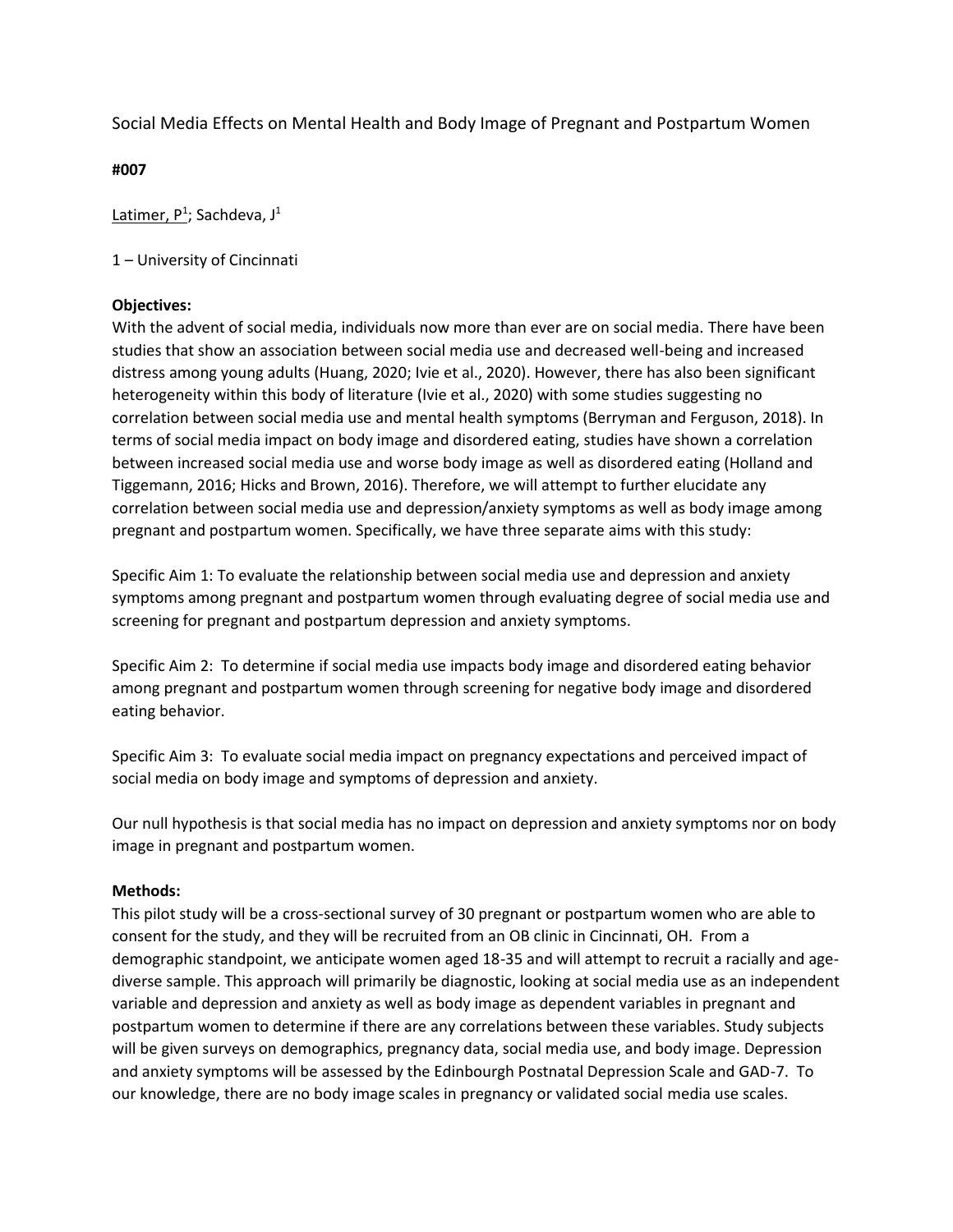Therefore, we designed two different scales for this study: one measuring social media use and the other body image in pregnancy based on another body image scale written by McDermott et al, 2014.

#### **Results:**

In order to control for potential confounding variables, we plan to perform a simple linear regression using the demographic, pregnancy, and past psychiatric data to determine if there are any statistically significant variables related to depression/anxiety symptoms and body image. We then plan to divide the degree of social media use into quartiles based on social media use scale score with the highest quartile using social media the most. Using multiple linear regression, we will determine if there is a statistical difference between each quartile of social media use in terms of depression symptoms using any statistically significant variables related to depression symptoms as covariants. We will then perform the same analysis using GAD-7 scores and body image scale scores as dependent variables. If there are a significant amount of women in our data set who do not use social media, we will use these as controls. However, given that most people are on social media, we do not anticipate having a control group and instead, we will primarily determine if there is a dose-dependent relationship between social media use and depression, anxiety, and/or body image. We will then determine the percentage of women who believe social media has impacted their expectation of pregnancy, depression and/or anxiety symptoms, and body image.

### **Conclusions:**

Conclusions will be drawn based on results and above analysis. Potential limitations of this study include limited population size (n = 30) and possible limited generalized applicability given the sample will only be taken from women in Cincinnati. However, given the advent of social media and several studies showing potential impact on depression and anxiety (Huang, 2020; Ivie et al., 2020) as well as body image in women (Holland and Tiggemann, 2016; Hicks and Brown, 2016), we anticipate this will offer significant contribution to the existing literature of women's mental health.

#### **Acknowledgements:**

I would like to acknowledge Dr. Jyoti Sachdeva and Dr. Jeffery Strawn for their guidance in this endeavor.

#### **Disclosures:**

None.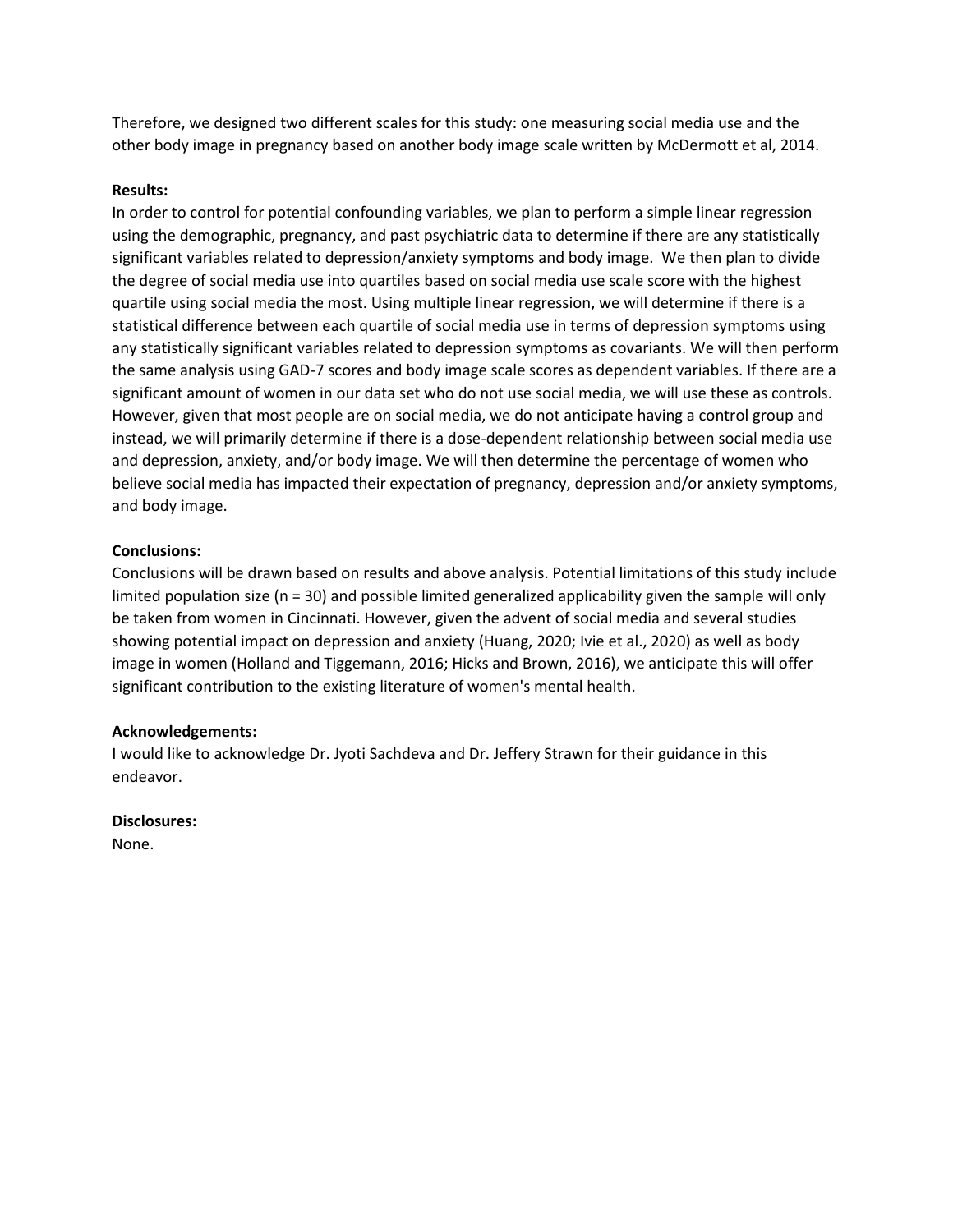## **Appendix 1: Demographics survey**

**Age: \_\_\_**

**Are you currently married, single, or in a relationship? \_\_\_\_\_**

## **What is your level of education?**

□ Some high school or less □ High school diploma or GED □ Some college □ Associate's Degree □ Bachelor's Degree □ Master's Degree □ Doctorate

**Employment status:** □ employed □ unemployed

## **Approximately, what is your yearly income?**

□ <\$20,000 □ \$20,000-\$34,999 □ \$35,000-\$49,999 □ \$50,000-\$74,999  $\Box$  \$75,000-\$99,999  $\Box$  \$100,000-\$149,999  $\Box$  \$150,000-\$199,999  $\Box$  \$200,000 or >

## **What would you consider your race?:**

|                                           | $\Box$ White $\Box$ Black or African American | □ Native American/Alaska Native        |  |
|-------------------------------------------|-----------------------------------------------|----------------------------------------|--|
| Native Hawaiian or Other Pacific Islander |                                               | $\Box$ Two or more races $\Box$ Other: |  |

**Are you of Hispanic Origin?**: □ Yes □ No

## **Appendix 2: Pregnancy/Postpartum Status**

**Are you currently pregnant? □** Yes **□** No **If yes, how far along are you? \_\_\_\_\_\_\_\_\_\_\_\_\_\_**

**Did you recently give birth within the last year?** □ Yes □ No

If yes, how many months has it been since your delivery?

**Are you currently or do you plan to breastfeed?** □ Yes □ No

**How many pregnancies have you had? \_\_\_\_\_\_\_**

**How many live children do you have? \_\_\_\_\_\_\_**

**Appendix 3: Mental Health History**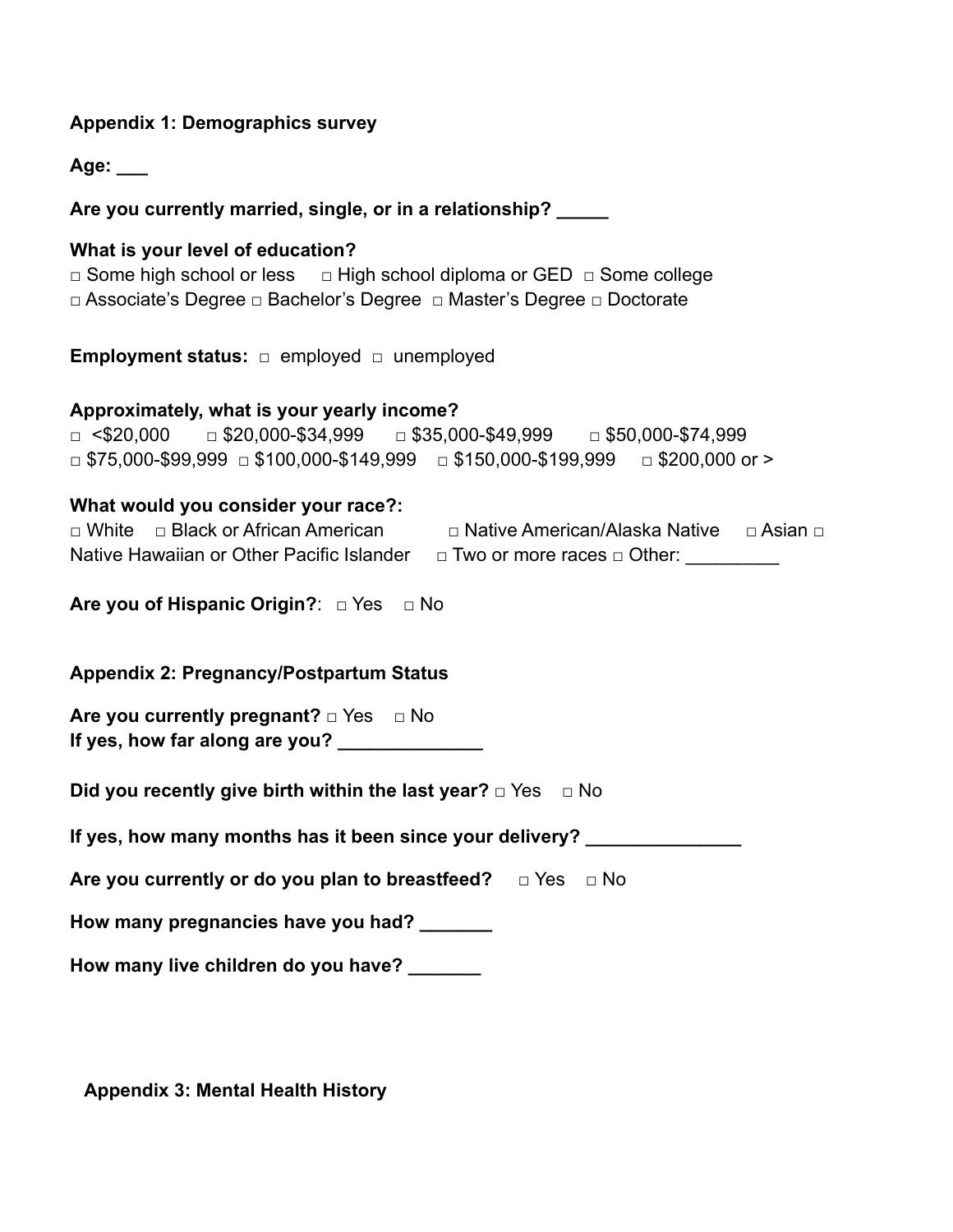**Have you ever been diagnosed with depression?** □ Yes □ No **If so, is this current?** □ Yes □ No If not current, how long ago were you diagnosed? **Did your episode of depression occur during or after your pregnancies?** □ Yes □ No

**Have you ever been diagnosed with anxiety?**  $\neg$  Yes  $\neg$  No **If so, is this current?**  $\Box$  Yes  $\Box$  No **If not current, how long ago were you diagnosed?** \_\_\_\_

**Have you ever been diagnosed with bipolar disorder?**  $\Box$  Yes  $\Box$  No

**Have you ever been diagnosed with PTSD?** □ Yes □ No **Have you ever experienced physical or sexual abuse?** □ Yes □ No **If so, is this current?** □ Yes □ No

**Have you ever had an issue with excessive alcohol use? (e.g. drinking daily or binge drinking)**

 $\Box$  Yes  $\Box$  No **If so, is this current?** □ Yes □ No

**Have you ever had an issue with illicit drug use? (e.g. using daily or having difficulty with functioning)**

 $\neg$  Yes  $\neg$  No **If so, is this current?** □ Yes □ No

**Have you ever been diagnosed with an eating disorder (e.g. anorexia, bulimia, binge-eating disorder)?**  $\neg$  Yes  $\neg$  No **If so, is this current?** □ Yes □ No **If not current, how long ago were you diagnosed?** \_\_\_\_\_ **Do you feel you have adequate social support at home?**  $\neg$  Yes  $\neg$  No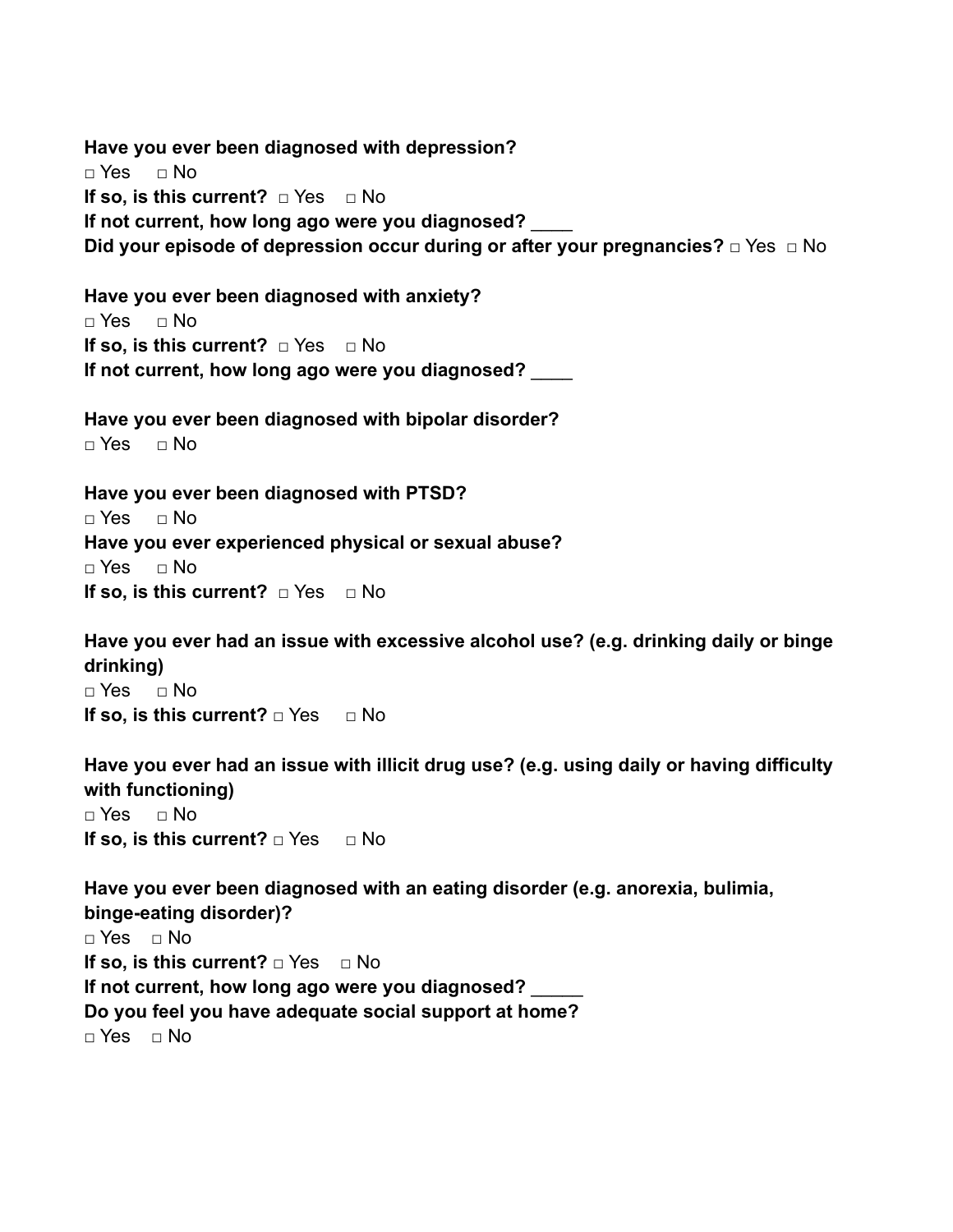## Social Media Scale Use Scale

Are you currently using social media? **□** Yes **□** No

How many social media accounts do you have? □ One □ Two □ Three □ Four or more

Which platform(s) of social media do you use? Check all that apply. □ Facebook □ Twitter □ Instagram □ Snapchat □ TikTok □ Other:

How often do you check social media?

□ Once a month or less □ Weekly to a few times per week □ Daily □ Several times per day

How often do you interact on social media (e.g. liking, messaging, etc)? □ Once a month or less □ Weekly to a few times per week □ Daily □ Several times per day

How often do you post on social media? □ Once a month or less □ Weekly to a few times per week □ Daily □ Several times per day

How many hours per day on average do you spend on social media?  $\Box$  <30 min  $\Box$  1-2 hours  $\Box$  3-4 hours  $\Box$  4+ hours

Do you start your day by looking at social media? **□** Yes **□** No Are you annoyed when people comment about your level of social media? **□** Yes **□** No Do you feel guilty about how much you are using social media? **□** Yes **□** No Do you feel the need to cut back on your social media use? **□** Yes **□** No